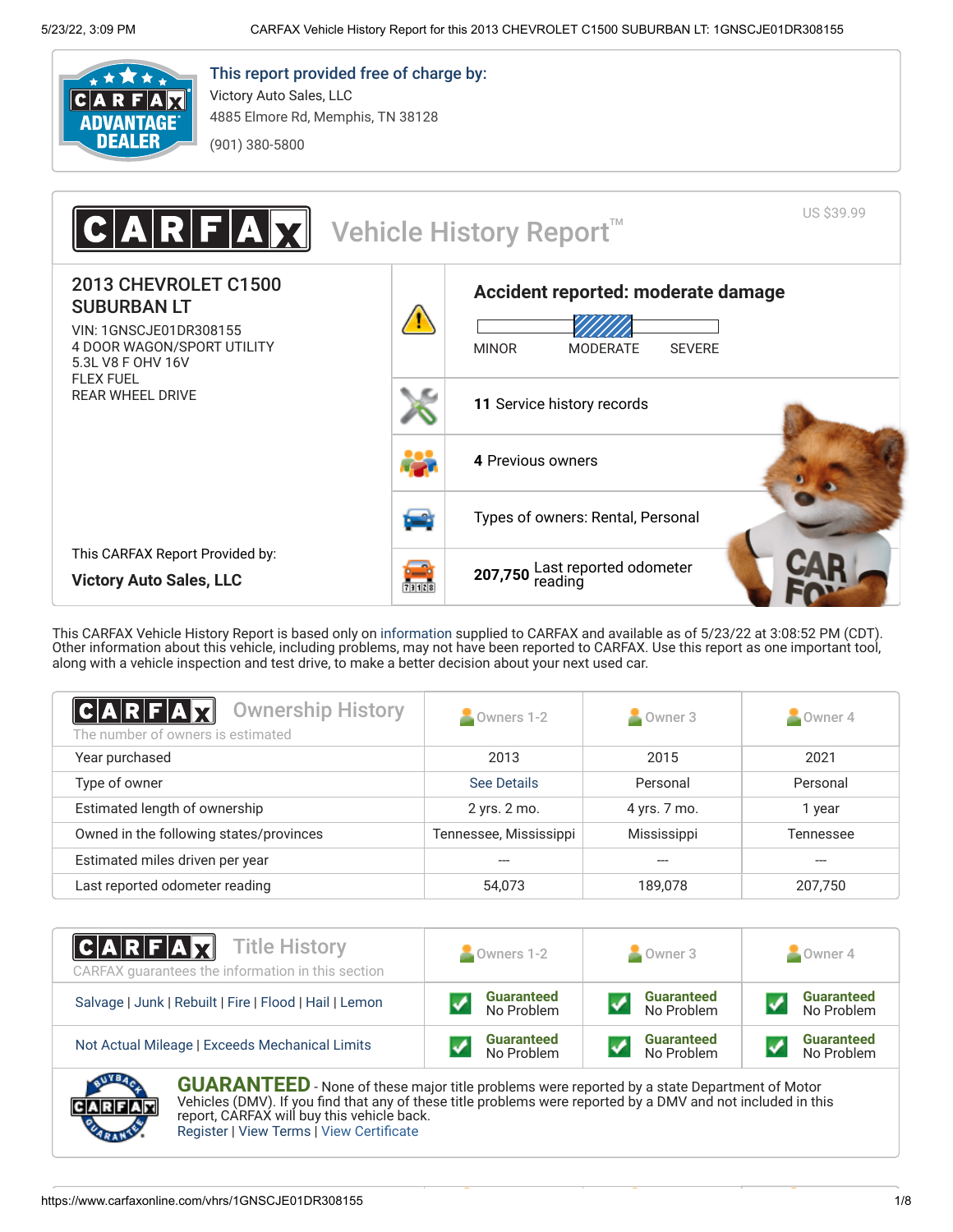5/23/22, 3:09 PM CARFAX Vehicle History Report for this 2013 CHEVROLET C1500 SUBURBAN LT: 1GNSCJE01DR308155

| <b>Additional History</b><br>Not all accidents / issues are reported to CARFAX                                          | Owners 1-2                                    | Owner 3                                        | $\sim$ Owner 4                                |
|-------------------------------------------------------------------------------------------------------------------------|-----------------------------------------------|------------------------------------------------|-----------------------------------------------|
| <b>Total Loss</b><br>No total loss reported to CARFAX.                                                                  | No Issues<br>Reported                         | No Issues<br>Reported                          | No Issues<br>✔<br>Reported                    |
| <b>Structural Damage</b><br>CARFAX recommends that you have this vehicle<br>inspected by a collision repair specialist. | No Issues<br>Reported                         | No Issues<br>$\blacktriangledown$<br>Reported  | No Issues<br>✔<br>Reported                    |
| <b>Airbag Deployment</b><br>No airbag deployment reported to CARFAX.                                                    | No Issues<br>$\boldsymbol{J}$<br>Reported     | No Issues<br>$\blacktriangledown$<br>Reported  | No Issues<br>$\blacktriangledown$<br>Reported |
| <b>Odometer Check</b><br>No indication of an odometer rollback.                                                         | No Issues<br>Indicated                        | No Issues<br>$\blacktriangledown$<br>Indicated | No Issues<br>✔<br>Indicated                   |
| Accident / Damage<br>Accidents reported: 03/02/2018, 04/28/2018, and<br>01/12/2019.                                     | No Issues<br>$\blacktriangledown$<br>Reported | <b>Accident Reported</b>                       | No New Issues Reported                        |
| Manufacturer Recall<br>No open recalls reported to CARFAX. Check for open<br>recalls on GM vehicles at recalls.gm.com.  | No Recalls<br>√<br>Reported                   | No Recalls<br>Reported                         | No Recalls<br>$\checkmark$<br>Reported        |
| <b>Basic Warranty</b><br>Original warranty estimated to have expired.                                                   | <b>Warranty Expired</b>                       | <b>Warranty Expired</b>                        | <b>Warranty Expired</b>                       |

<span id="page-1-1"></span><span id="page-1-0"></span>**CARFAX** Detailed History Owner 1 Rental Vehicle Purchased: 2013 Date Mileage Source **Comments Original** OnStar Vehicle equipped with OnStar Equipment Get 3 free months of premium OnStar with Automatic Crash Response, Roadside Assistance and Remote [Door Unlock by pressing the blue OnStar button Learn](https://www.onstar.com/web/portal/preowned?cmp=PTR-CARFAX&g=1) more 04/10/2013 10 Tennessee Vehicle purchase reported Motor Vehicle Dept. - Titled or registered as rental vehicle 04/17/2013 Tennessee Title or registration issued Motor Vehicle Dept. - First owner reported Maryville, TN - Vehicle color noted as White Title #91668899 11/20/2013 27,412 Fleet/Lease Company Vehicle sold 11/22/2013 Jimmy Gray Chevrolet, Inc. Vehicle offered for sale Southaven, MS 662-349-8808 jimmygraychevy.com  $4.7 / 5.0$ 184 Verified Reviews <sup>462</sup> Customer Favorites 12/05/2013 Jimmy Gray Chevrolet, Inc. **Vehicle serviced** Southaven, MS - Maintenance inspection completed S 662-349-8808 - Oil and filter changed - Tires rotated jimmygraychevy.com

 $4.7 / 5.0$ 

184 Verified Reviews

<sup>462</sup> Customer Favorites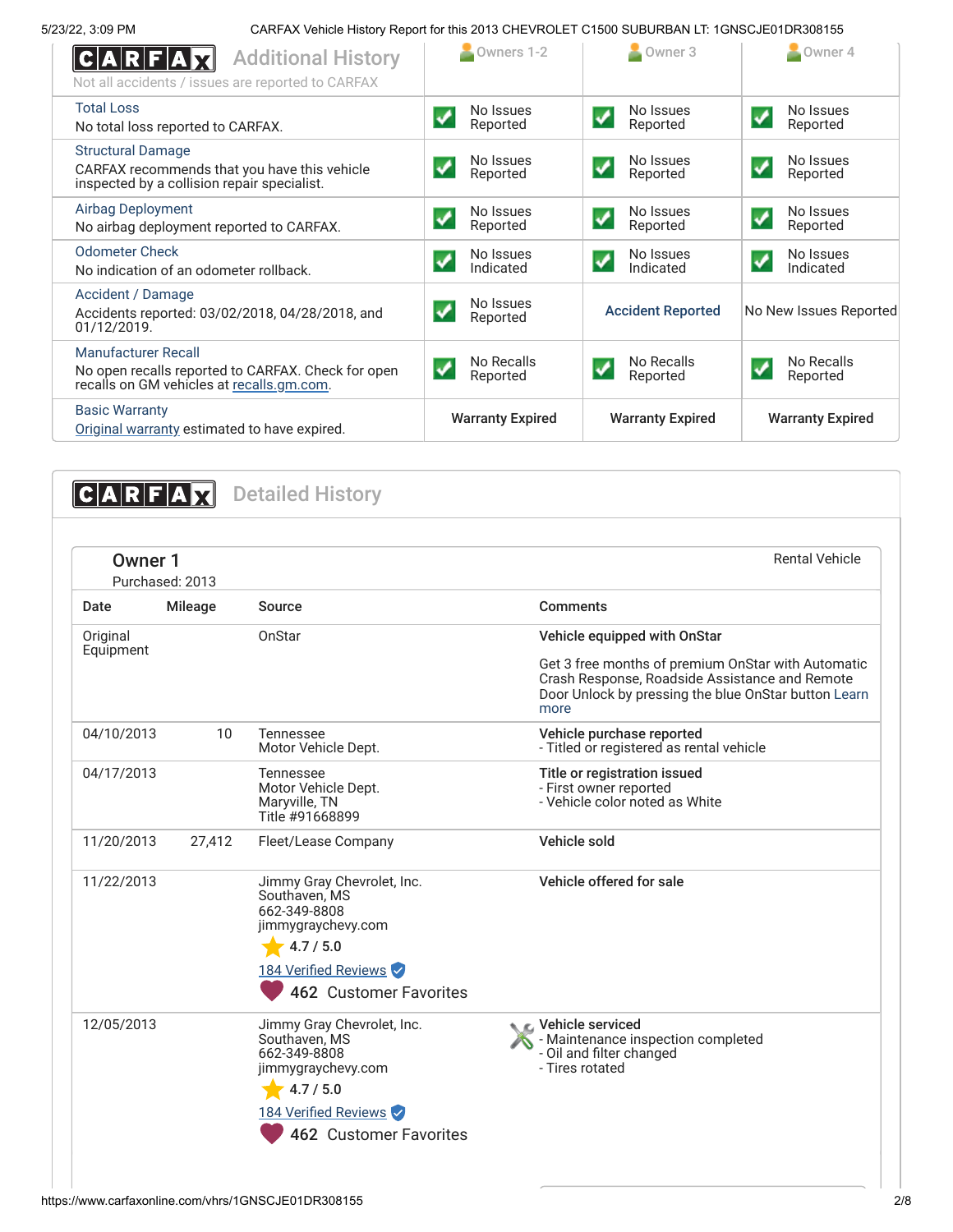

Looks like this dealer serviced the car in order to prepare it for sale. That's a good thing!

# Owner 2

| <b>Owner 2</b><br>Purchased: 2013 |                |                                                                        | <b>Personal Vehicle</b>                                                                                               |
|-----------------------------------|----------------|------------------------------------------------------------------------|-----------------------------------------------------------------------------------------------------------------------|
| Date                              | <b>Mileage</b> | Source                                                                 | <b>Comments</b>                                                                                                       |
| 12/30/2013                        |                | Mississippi<br>Motor Vehicle Dept.                                     | Vehicle purchase reported                                                                                             |
| 01/07/2014                        |                | Mississippi<br>Motor Vehicle Dept.<br>Hernando, MS<br>Title #G78388900 | Title issued or updated<br>- New owner reported<br>- Exempt from odometer reporting<br>- Vehicle color noted as White |
| 01/29/2014                        |                | Mississippi<br>Motor Vehicle Dept.<br>Hernando, MS<br>Title #G80288101 | Title issued or updated<br>- Loan or lien reported<br>- Vehicle color noted as White                                  |
| 01/07/2015                        |                | Mississippi<br>Motor Vehicle Dept.<br>Hernando, MS<br>Title #G802881   | Registration issued or renewed<br>- Vehicle color noted as White                                                      |
| 06/10/2015                        |                | Dealer Inventory                                                       | Vehicle offered for sale                                                                                              |
| 07/02/2015                        | 54,073         | Dealer Inventory                                                       | Vehicle offered for sale                                                                                              |

<span id="page-2-0"></span>

| Owner <sub>3</sub><br>Purchased: 2015 |                                                                                       | <b>Personal Vehicle</b>                                                                                                                                                                       |
|---------------------------------------|---------------------------------------------------------------------------------------|-----------------------------------------------------------------------------------------------------------------------------------------------------------------------------------------------|
| <b>Mileage</b>                        | Source                                                                                | Comments                                                                                                                                                                                      |
| 07/22/2015                            | Mississippi<br>Motor Vehicle Dept.                                                    | Vehicle purchase reported                                                                                                                                                                     |
| 08/04/2015<br>54,149                  | Mississippi<br>Motor Vehicle Dept.<br>Horn Lake, MS<br>Title #G80288102               | Title issued or updated<br>- New owner reported<br>- Loan or lien reported<br>- Vehicle color noted as White                                                                                  |
| 09/04/2015<br>55,121                  | <b>All Star Chevrolet</b><br>Olive Branch, MS<br>662-895-5536<br>allstarautogroup.com | Vehicle serviced                                                                                                                                                                              |
|                                       | 4.4 / 5.0                                                                             |                                                                                                                                                                                               |
|                                       | 23 Verified Reviews                                                                   |                                                                                                                                                                                               |
| 08/01/2016                            | Mississippi<br>Motor Vehicle Dept.<br>Horn Lake, MS<br>Title #G802881                 | Registration issued or renewed<br>- Vehicle color noted as White                                                                                                                              |
| 08/17/2017                            | Mississippi<br>Motor Vehicle Dept.<br>Horn Lake, MS<br>Title #G802881                 | Registration issued or renewed<br>- Vehicle color noted as White                                                                                                                              |
| 03/02/2018                            | Damage Report                                                                         | Accident reported: moderate damage with another<br>motor vehicle<br>- Damage to left rear<br>- Damage to front<br>- Damage to left front<br>- Damage to left side<br>- Airbags did not deploy |
|                                       |                                                                                       |                                                                                                                                                                                               |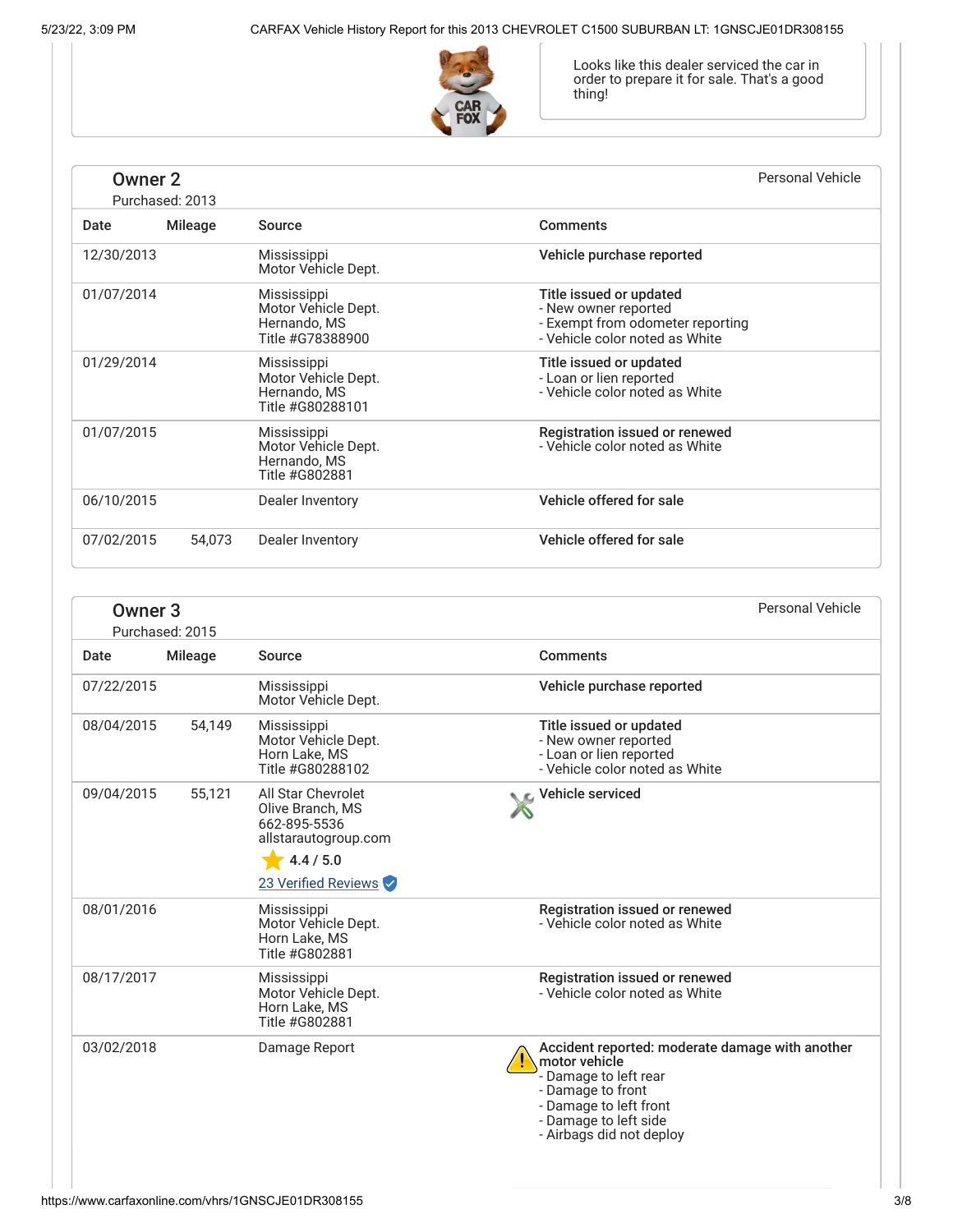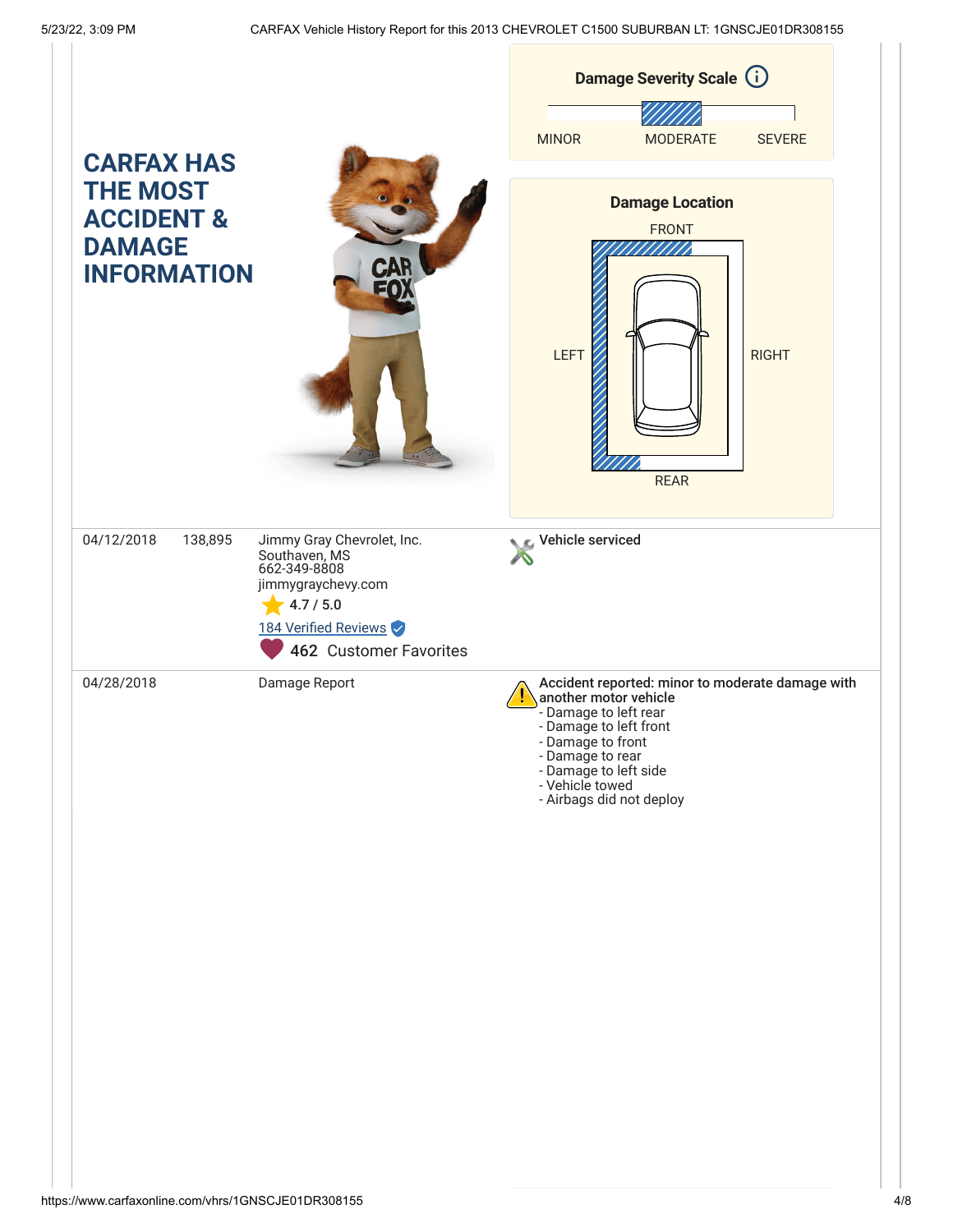| <b>CARFAX HAS</b>                                                               |                                                                                                                                                                      | <b>Damage Severity Scale (i)</b><br><b>MODERATE</b><br><b>MINOR</b><br><b>SEVERE</b>                                                               |
|---------------------------------------------------------------------------------|----------------------------------------------------------------------------------------------------------------------------------------------------------------------|----------------------------------------------------------------------------------------------------------------------------------------------------|
| <b>THE MOST</b><br><b>ACCIDENT &amp;</b><br><b>DAMAGE</b><br><b>INFORMATION</b> |                                                                                                                                                                      | <b>Damage Location</b><br><b>FRONT</b><br>LEFT<br><b>RIGHT</b><br><b>REAR</b>                                                                      |
| 09/28/2018                                                                      | Mississippi<br>Motor Vehicle Dept.<br>Southaven, MS<br>Title #G802881                                                                                                | Registration issued or renewed<br>- Loan or lien reported<br>- Vehicle color noted as White                                                        |
| 01/12/2019                                                                      | Damage Report                                                                                                                                                        | <b>O</b> Accident reported<br>$\Omega$ - Involving rear impact with another motor vehicle<br>- Vehicle was not damaged<br>- Airbags did not deploy |
| 04/09/2019<br>164,854                                                           | Gateway Tire & Service Center -<br>Church Road<br>Horn Lake, MS<br>662-393-7344<br>gatewaytire.net/<br>4.7 / 5.0<br>25 Verified Reviews<br>2 Customer Favorites      | Vehicle serviced<br>S - Oil and filter changed                                                                                                     |
| 06/28/2019<br>170,392                                                           | Gateway Tire & Service Center -<br>Pleasant Hill<br>Olive Branch, MS<br>662-893-0246<br>gatewaytire.net/<br>4.8 / 5.0<br>19 Verified Reviews<br>3 Customer Favorites | Vehicle serviced<br>- Oil and filter changed                                                                                                       |
| 07/31/2019                                                                      | Mississippi<br>Motor Vehicle Dept.<br>Southaven, MS<br>Title #G802881                                                                                                | Registration issued or renewed<br>- Loan or lien reported<br>- Vehicle color noted as White                                                        |
| 09/27/2019<br>177,761                                                           | Gateway Tire & Service Center -<br>Church Road<br>Horn Lake, MS<br>662-393-7344<br>gatewaytire.net/<br>4.7 / 5.0<br>25 Verified Reviews                              | Vehicle serviced<br>S - Oil and filter changed                                                                                                     |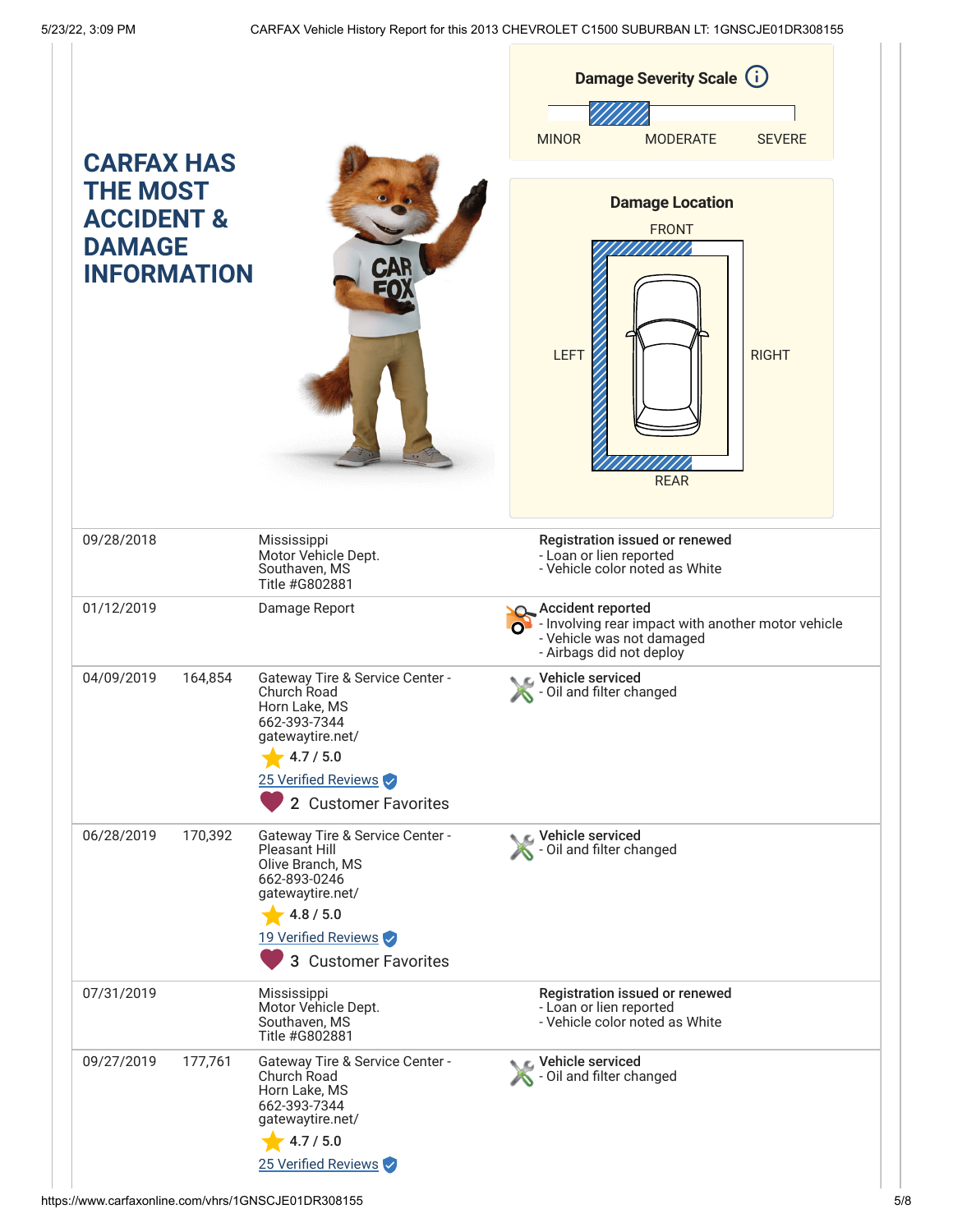| 5/23/22, 3:09 PM   |                 |                                                                                                                                                                        | CARFAX Vehicle History Report for this 2013 CHEVROLET C1500 SUBURBAN LT: 1GNSCJE01DR308155           |
|--------------------|-----------------|------------------------------------------------------------------------------------------------------------------------------------------------------------------------|------------------------------------------------------------------------------------------------------|
|                    |                 | 2 Customer Favorites                                                                                                                                                   |                                                                                                      |
| 12/28/2019         | 185,500         | Gateway Tire & Service Center -<br>Horn Lake<br>Horn Lake, MS<br>662-349-0055<br>gatewaytire.net/<br>3.8 / 5.0<br>12 Verified Reviews<br><b>Customer Favorite</b><br>1 | Vehicle serviced<br>- Oil and filter changed                                                         |
| 02/06/2020         | 189,078         | Jimmy Gray Chevrolet, Inc.<br>Southaven, MS<br>662-349-8808<br>jimmygraychevy.com<br>4.7 / 5.0<br>184 Verified Reviews<br>462 Customer Favorites                       | ९ C Vehicle serviced<br>- Maintenance inspection completed<br>- Brakes serviced                      |
| 03/02/2020         |                 | Carlock Toyota of Tupelo<br>Saltillo, MS<br>662-842-6428<br>https://carlocktoyotaoftupelo.com<br>4.2 / 5.0<br>220 Verified Reviews<br>3,426 Customer Favorites         | Vehicle offered for sale                                                                             |
| 03/09/2020         |                 | Carlock Toyota of Tupelo<br>Saltillo, MS<br>662-842-6428<br>https://carlocktoyotaoftupelo.com<br>4.2 / 5.0<br>220 Verified Reviews<br>3,426 Customer Favorites         | Vehicle serviced<br>S - Oil and filter changed<br>- Windshield replaced<br>- Vehicle washed/detailed |
|                    |                 |                                                                                                                                                                        | Looks like this dealer serviced the car in<br>order to prepare it for sale. That's a good<br>thing!  |
| 03/10/2020         |                 | Mississippi<br>Motor Vehicle Dept.<br>Southaven, MS<br>Title #G802881                                                                                                  | Registration issued or renewed<br>- Loan or lien reported<br>- Vehicle color noted as White          |
| 05/02/2020         |                 | Carlock Toyota of Tupelo<br>Saltillo, MS<br>662-842-6428<br>https://carlocktoyotaoftupelo.com<br>4.2 / 5.0<br>220 Verified Reviews<br>3,426 Customer Favorites         | Vehicle sold                                                                                         |
| Owner <sub>4</sub> | Purchased: 2021 |                                                                                                                                                                        | <b>Personal Vehicle</b>                                                                              |
| Date               | Mileage         | Source                                                                                                                                                                 | <b>Comments</b>                                                                                      |
| 04/16/2021         | 191,053         | Tennessee                                                                                                                                                              | Vehicle purchase reported                                                                            |

| Arlington, TN |  |  |
|---------------|--|--|
|               |  |  |

- Registration issued or renewed

- New owner reported - Vehicle color noted as White

Motor Vehicle Dept.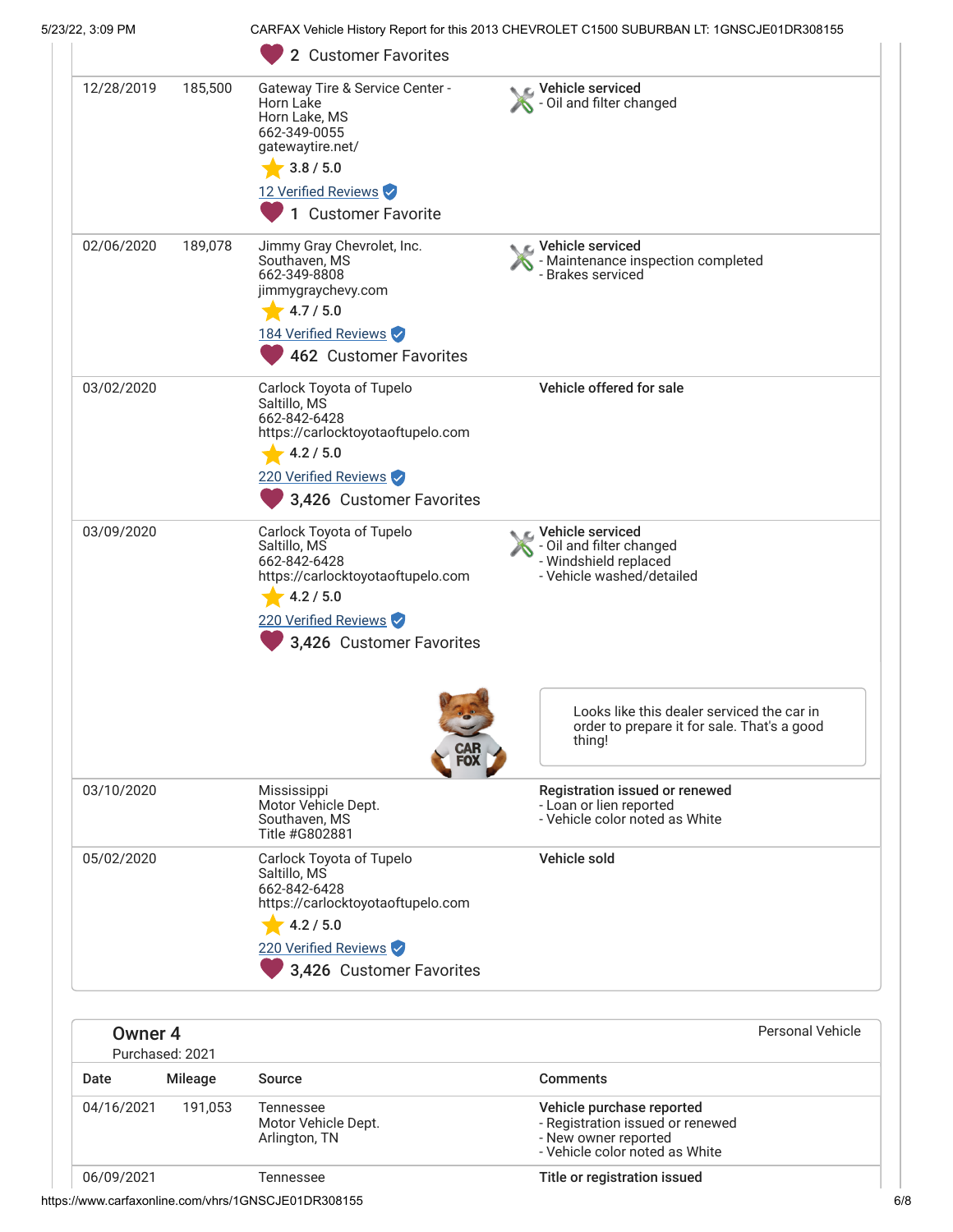

**CARFAX** Glossary

### Accident Indicator

CARFAX receives information about accidents in all 50 states, the District of Columbia and Canada.

Not every accident is reported to CARFAX. As details about the accident become available, those additional details are added to the CARFAX Vehicle History Report. CARFAX recommends that you have this vehicle inspected by a qualified mechanic.

- According to the National Safety Council, Injury Facts, 2021 edition, 5% of the 276 million registered vehicles in the U.S. were involved in an accident in 2019. Over 77% of these were considered minor or moderate.
- This CARFAX Vehicle History Report is based only on information supplied to CARFAX and available as of 5/23/22 at 3:08:52 PM (CDT). Other information about this vehicle, including problems, may not have been reported to CARFAX. Use this report as one important tool, along with a vehicle inspection and test drive, to make a better decision about your next used car.

#### Damage Severity

Damage events result in one of the following severity levels:

- Minor: Generally, minor damage is cosmetic (including dents or scratches), may only require reconditioning, and typically does not compromise a vehicle's operation and/or safety.
- Moderate: Moderate damage may affect multiple components of the vehicle and may impair the vehicle's operation and/or safety.
- Severe: Severe damage usually affects multiple components of the vehicle and is likely to compromise the vehicle's operation and/or safety.